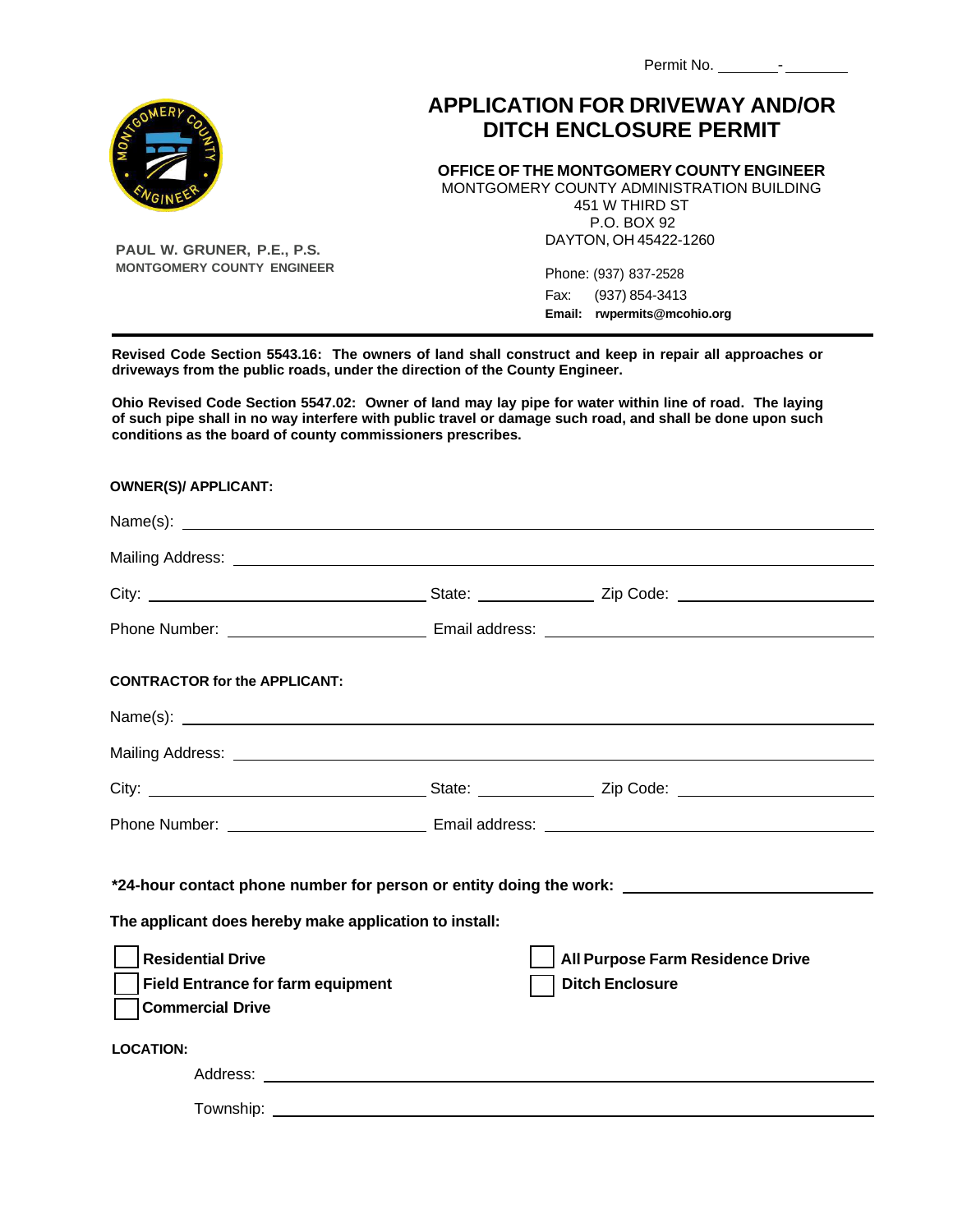Has the applicant secured an Access Management Permit from the Montgomery County Engineer's Office?

|                                                                                                                                           | <b>Yes</b> | <b>No</b> | N/A |  |
|-------------------------------------------------------------------------------------------------------------------------------------------|------------|-----------|-----|--|
| *** If yes, please attach permit.                                                                                                         |            |           |     |  |
| Describe the work to be completed and attach a scaled drawing, which will include plans for the<br>maintenance of traffic, if applicable: |            |           |     |  |
|                                                                                                                                           |            |           |     |  |

## **MONTGOMERY COUNTY ENGINEER'S OFFICE Rules and Regulations for Driveways and Ditch Enclosures**

## IF THIS PERMIT IS GRANTED, APPLICANT AGREES TO THE FOLLOWING CONDITIONS:

- 1. Traffic shall be maintained at all times unless permission is granted by the County Engineer to close the road. All work requiring men or vehicles in the right-of-way shall comply with all applicable requirements of the Ohio Manual of Uniform Traffic Control Devices and Item 614 (Maintaining Traffic) of the Ohio Department of Transportation Construction and Material Specifications, latest edition.
- 2. Lights, barricades, and if necessary, steel plates, flagmen, or watchmen will be placed on the site for the protection of traffic at all times, day and night, during the time this work is being done.
- 3. Applicant shall place a stake at the centerline of the proposed driveway, approximately 10' off the edge of the pavement, prior to site inspection.
- 4. The minimum accepted diameter for a driveway pipe is 12 inches, unless otherwise directed by the County Engineer. As measured along the centerline of the ditch, the pipe shall project no more than four (4) inches out of a 3H:1V slope, unless otherwise directed by the County Engineer.
- 5. If a concrete drive is to be installed on a county road, the concrete shall terminate three feet from the edge of the pavement. After the concrete is in place, the applicant shall use **asphaltic concrete**, which will be placed in the approach between the road and the drive.
- 6. No road cuts of pavement, within the traveled way, are authorized by this permit.
- 7. When the driveway is completed, you should call the County Engineer's Office for final inspection.
- 8. Disturbance to all pavement and shoulders/berms will be kept to a minimum. Tracked equipment will not be permitted on the roadway. When any pavement or shoulder/berm is damaged either by construction, construction equipment, or excessive weight, the applicant/permit holder shall make complete restoration as directed by the County Engineer.
- 9. Pipe or conduit shall be installed to the grade line of ditch. Inverts of proposed conduit shall be set in such a manner that a constant/consistent ditch profile is created between the adjoining upstream and downstream conduits. The intent of this rule is to create a consistent ditch profile along the road right of way to better eliminate low points and/or high points in the ditch that may cause flooding.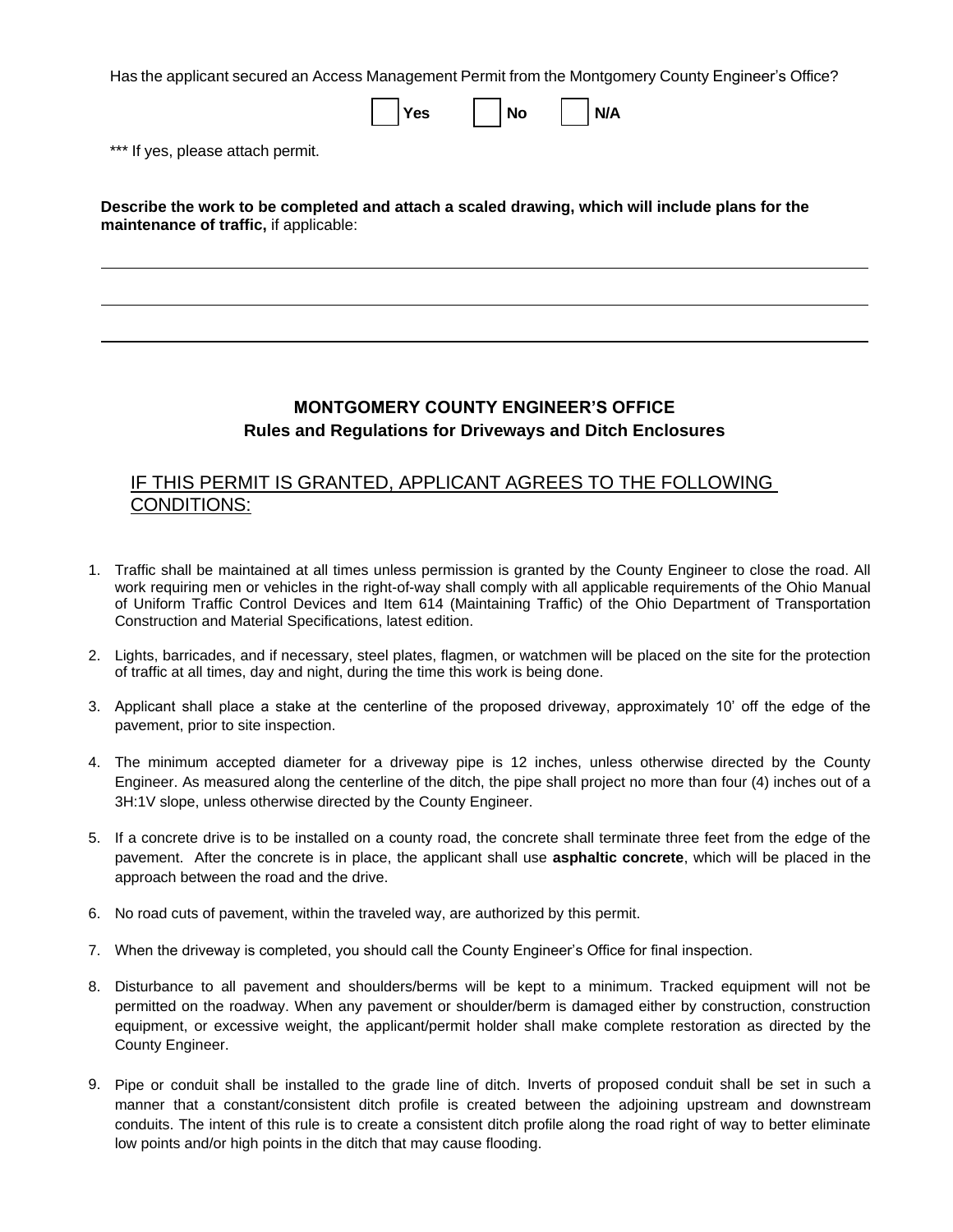- 10. It shall then be the responsibility of the property owner or his agent to install the pipe at the grade and location as established by this permit and this office. If the County Engineer anticipates a setback of the existing ditch line, it shall be the responsibility of the applicant to grade from the existing side ditch to the new culvert.
- 11. If any grading or construction performed under this permit interferes with the drainage of the highway in any way, it shall be the responsibility of the permit holder to correct same to the satisfaction of the County Engineer.
- 12. It is agreed that the maintenance and repair of the above installation shall be the responsibility of the property owner and shall be maintained so that the drainage of the road shall not be impaired.
- 13. The Board of County Commissioners of Montgomery County, Ohio and the County Engineer assume no responsibility or liability for the work done under this permit.
- 14. The permit holder shall be responsible for all damages to persons or property due to or resulting from any work performed under this permit.
- 15. The County Engineer and/or their representatives reserve the right to order the removal, reconstruction, relocation, or repair of any work performed under this permit, at the owner's expense. The County Engineer and/or their representatives may revoke or annul any permit or halt work at any time for non-compliance of the conditions set forth in the application or permit.
- 16. I (we) will assume the responsibility for and will hold and save the Board of County Commissioners of Montgomery County, Ohio and the County Engineer, and their officers, employees, representatives and assigns harmless from any and all claims for personal injuries and property damages arising from this work. I (we) agree to provide proof of insurance in the amount of \$500,000/\$1,000,000 for personal injuries, and \$500,000/\$1,000,000 for property damages, or in amounts at the discretion of the County Engineer. To cover this responsibility, I (we) have the following insurance which is now in force and will remain in force during the prosecution of this work.

## INSURANCE INFORMATION:

**\*Please attach insurance declaration page to this application.**

**I have reviewed the above-stated policies and regulations and understand same. If a permit is issued, I agree to comply with all the conditions and regulations above, as well as any conditions as stipulated on or attached to the permit. I also understand and agree that failure to comply fully with all conditions and regulations of the permit, or any change in the use of the permit inconsistent with its terms and conditions, will be considered a violation and cause for suspension, revocation, or annulment of the permit, thereby rendering the permit illegal and subject to appropriate action. I also understand and agree that the County Engineer or their representatives reserve the right to order the removal, reconstruction, relocation, or repair of any work performed under this permit, at the owner's expense. I also understand and agree that the County Engineer or their representatives my revoke or annul any permit or halt work at any time for non-compliance of the conditions set forth in the application or permit.**

Applicant Signature

Printed Name

Date